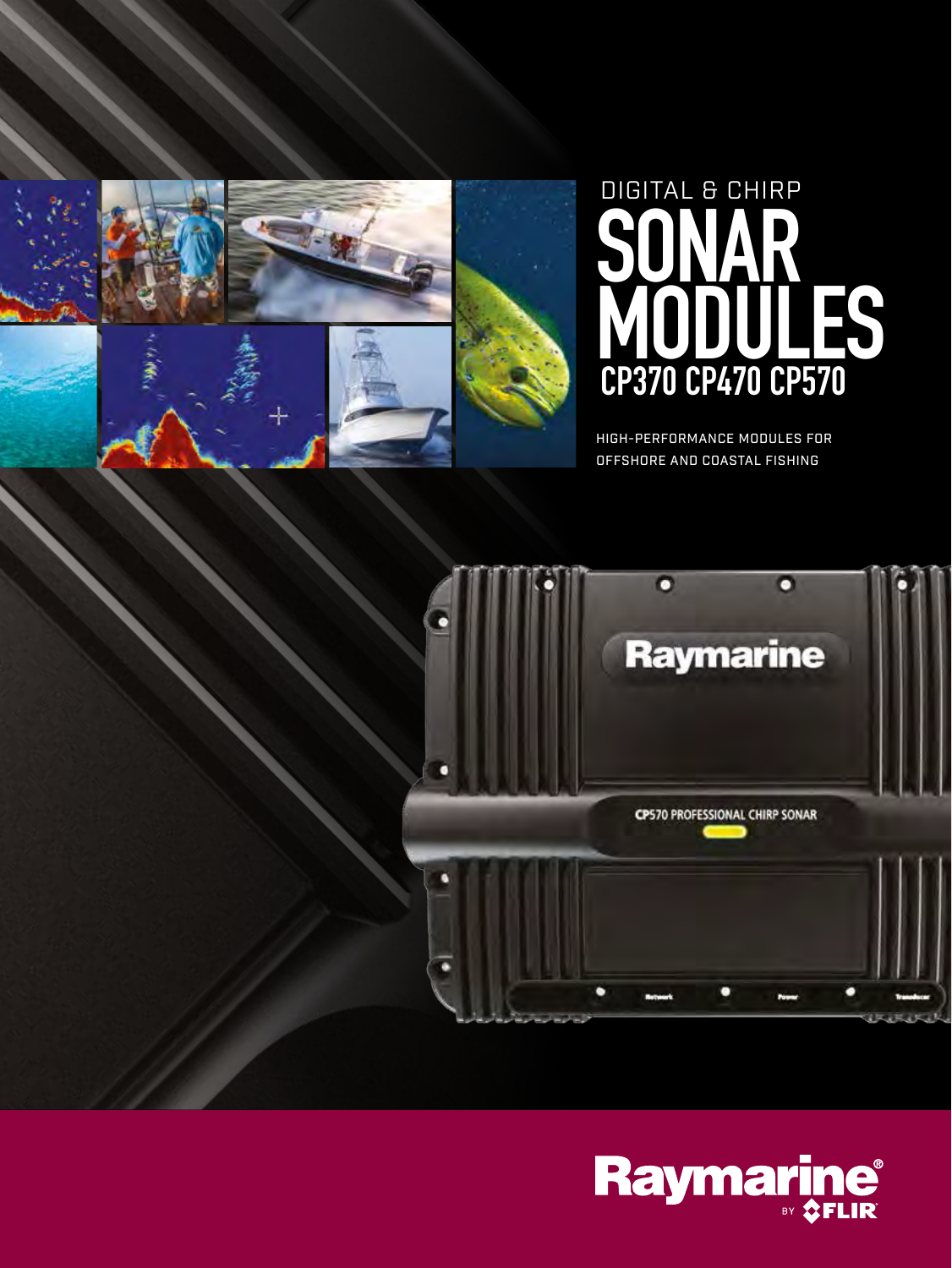## **CP370** DIGITAL SONAR MODULE

The CP370 delivers exceptional clarity, sharper fish targets, and automatic operation using Raymarine's next-generation ClearPulse™ digital sonar processing. The CP370 boasts up to 1,000 watts of power and operates at 200kHz for inshore and 50kHz for offshore fishing. ClearPulse™ signal processing intelligently manages the CP370 sonar parameters in all conditions so anglers can spend more time fishing and less time adjusting the sonar.



### GO DEEPER

- Up to 1,000 watts of power to track the sea floor down to 5,000 feet (1,500m).
- High performance dual-frequency (50/200 kHz) sonar for coastal and offshore fishing.

### ACCURATE BOTTOM TRACKING

- Track the bottom in extreme conditions with advanced ClearPulse™ signal processing.
- New and improved bottom tracking algorithms deliver reliable performance in challenging conditions like running at high speeds and transitioning across canyons.

### SHARPER, CLUTTER FREE TARGETS

- Smarter target intensity controls reveal bait and game fish with exceptional clarity
- Enhanced digital filtering reveals fish targets through the entire water column
- Spend less time looking for fish, and more time fishing. CP370 takes the guesswork out of interpreting the sonar display.

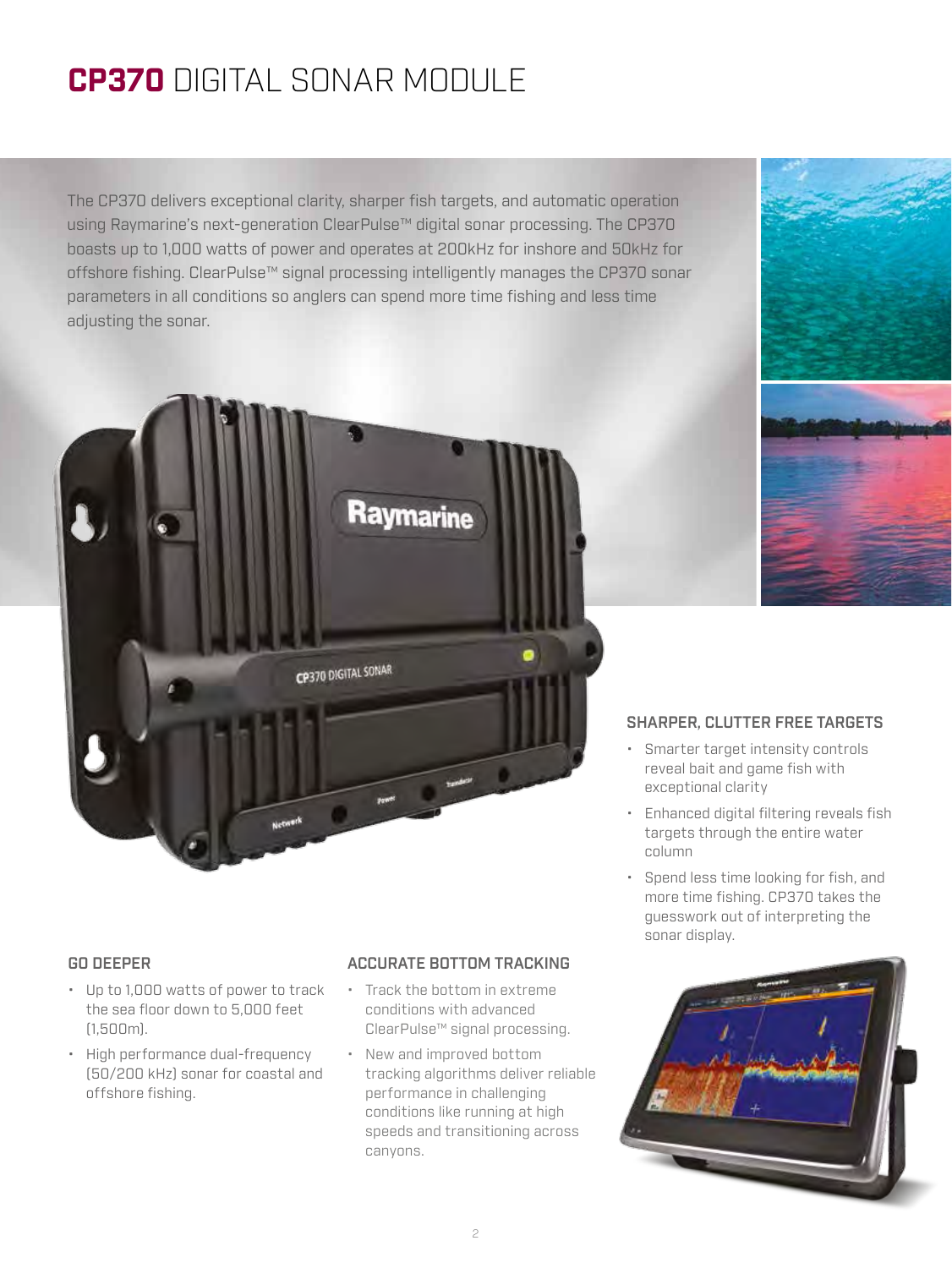



Sharper Fish Targets



Better Noise Reduction



Enhanced Automatic Sensitivity Control



Enhanced Bottom Tracking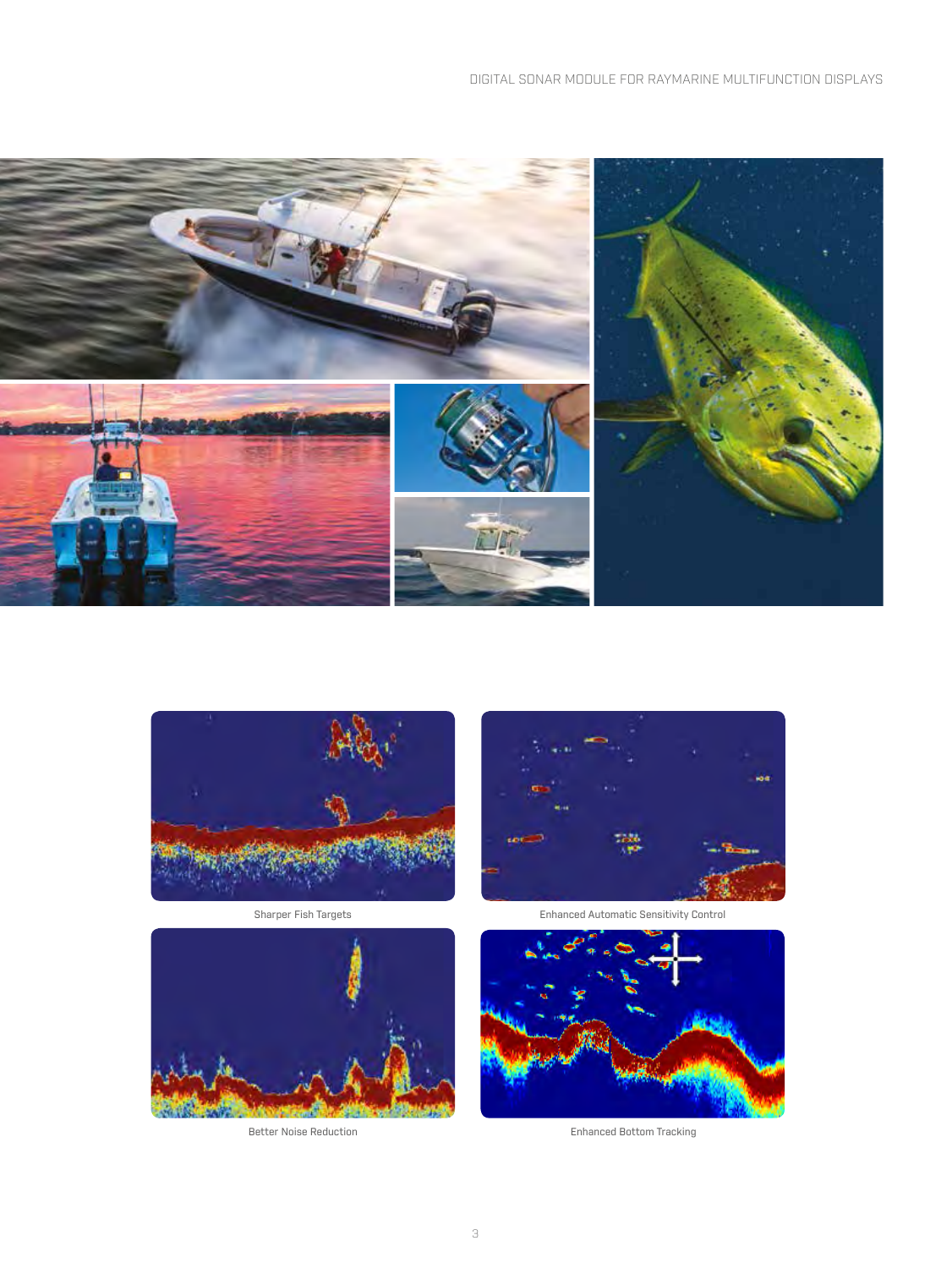## **CP470/CP570** CHIRP SONAR MODULES

Engineered for serious anglers, the CP470 and CP570 sonars bring best-in-class target separation and high resolution CHIRP sonar imagery to Raymarine multifunction displays. Using a wide spectrum of frequencies and greater sensitivity the CP470 and CP570's advanced CHIRP transceiver can see through dense schools of baitfish, identify thermoclines, and simultaneously target desired game fish. Rated for offshore use and rough conditions, the CP470 and CP570 intelligently filter out unwanted noise while producing high resolution fish targets and reliable bottom tracking. Both models offer dual CHIRP sonar capabilities. For the professional angler the CP570's two fully independent sonar channels deliver faster target identification and up to 4kW of combined output power.



### SERIOUS OFFSHORE SONAR

Superior target definition and enhanced sensitivity using Raymarine's exclusive wide spectrum CHIRP sonar technology.

- Target fish, identify bait, and track the sea floor down to 10,000ft. (3,000m) with two adjustable CHIRP sonar channels.
- Hunt for fish in different parts of the water column simultaneously with the CP570's two fully independent 2kW sonar channels.

### STUNNING DETAIL & CLARITY

With 10 times the resolution of ordinary sonars the CP470 and CP570 deliver sharper, more defined fish targets and automatically filter out unwanted noise so you never miss the action below.

- TruZoom™ magnification mode reveals extra target detail without any loss of resolution
- The CP570's ultra-fast ping rate processing delivers accurate bottom tracking in extreme offshore conditions

### EASY TO CUSTOMIZE

Choose optional low, medium, and high CHIRP frequency transducers in standard or wide-beam to match your fishing preferences.

- CP470 and CP570 automatically recognize connected transducers and adjust sonar parameters for optimized performance
- View and control each CHIRP channel independently and create your own combination of full or split screen sonar windows on Raymarine's LightHouse II powered multifunction displays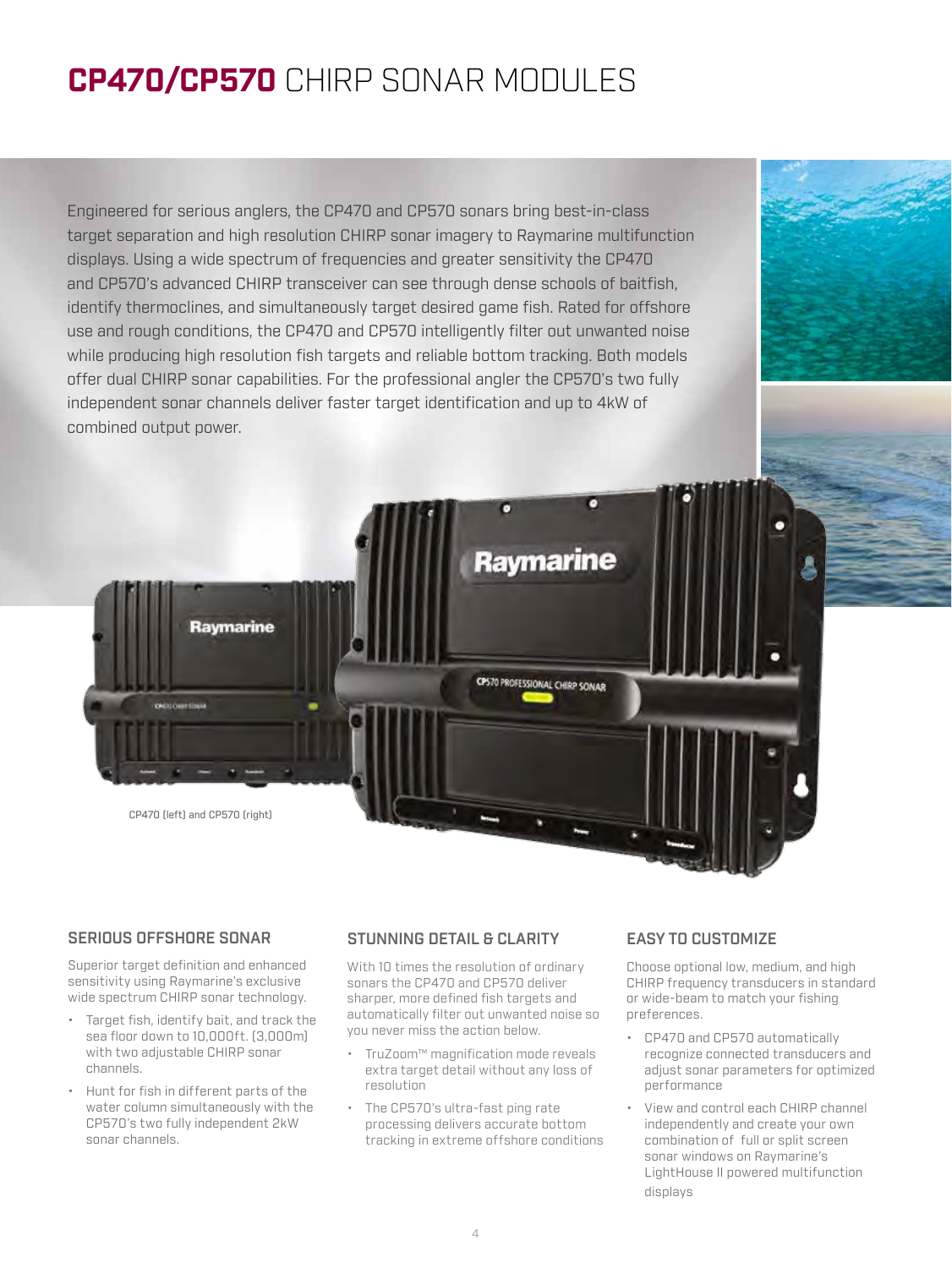







CHIRP image showing a wreck surrounded by bait fish







CHIRP image of a bait ball with game fish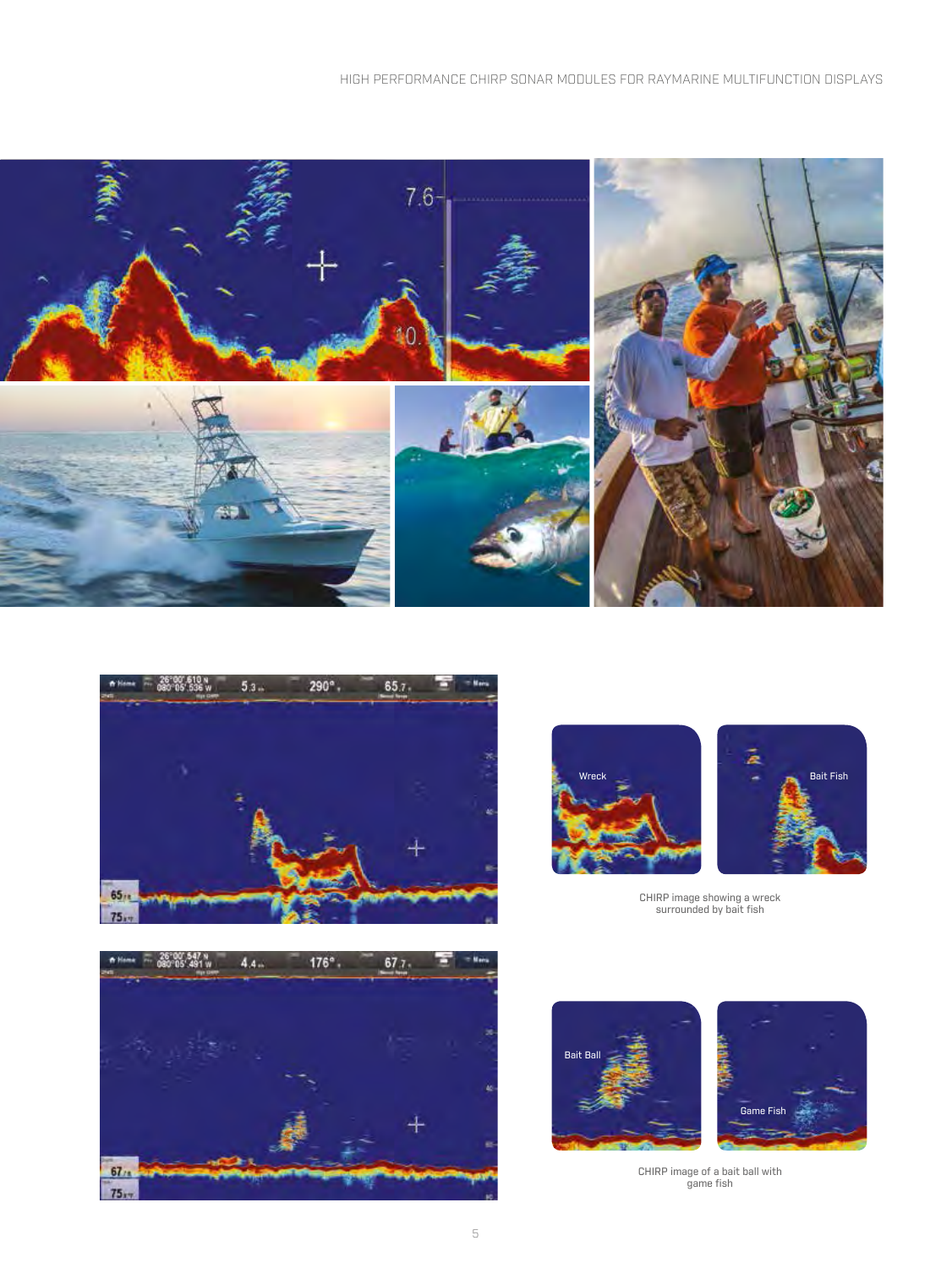# **CP370/CP470/CP570** COMPARISON TABLES

Compare key features and applications so you can choose the right sonar module for your fishing requirements.



|                                                                    | <b>CP370</b>                                                                                   |
|--------------------------------------------------------------------|------------------------------------------------------------------------------------------------|
| Recommended for                                                    | Coastal Fishing                                                                                |
| <b>SONAR PERFORMANCE</b>                                           |                                                                                                |
| Sonar Type                                                         | Digital                                                                                        |
| Power                                                              | 600W/1kW depending on transducer                                                               |
| Frequency and channels                                             | Fixed frequency 50Khz and 200kHz channels                                                      |
| Depth Range                                                        | 5000ft (1,500m)                                                                                |
| <b>FEATURES</b>                                                    |                                                                                                |
| ClearPulse™ automatic noise filtering and auto sensitivity control | Yes                                                                                            |
| <b>Standard Zoom</b>                                               | Yes                                                                                            |
| TruZoom™                                                           | N <sub>0</sub>                                                                                 |
| Automatic transducer identification with Airmar Xducer ID          | No                                                                                             |
| Airmar Wide Beam transducer compatible                             | No                                                                                             |
| Physical                                                           | IPX6 waterproof                                                                                |
| Compatibility                                                      | E-Classic / C-Widescreen / E-Widescreen / aSeries<br>cSeries / eSeries / gS Series             |
| Nominal Supply Voltage                                             | 12/24 V dc                                                                                     |
| Power Consumption                                                  | 30.6W (Maximum)                                                                                |
| Connections                                                        | Power connection<br>Network connection (RayNet connector) 10/100 Mb/s<br>Transducer connection |
| Weight                                                             | 3.16lbs (1.435kg)                                                                              |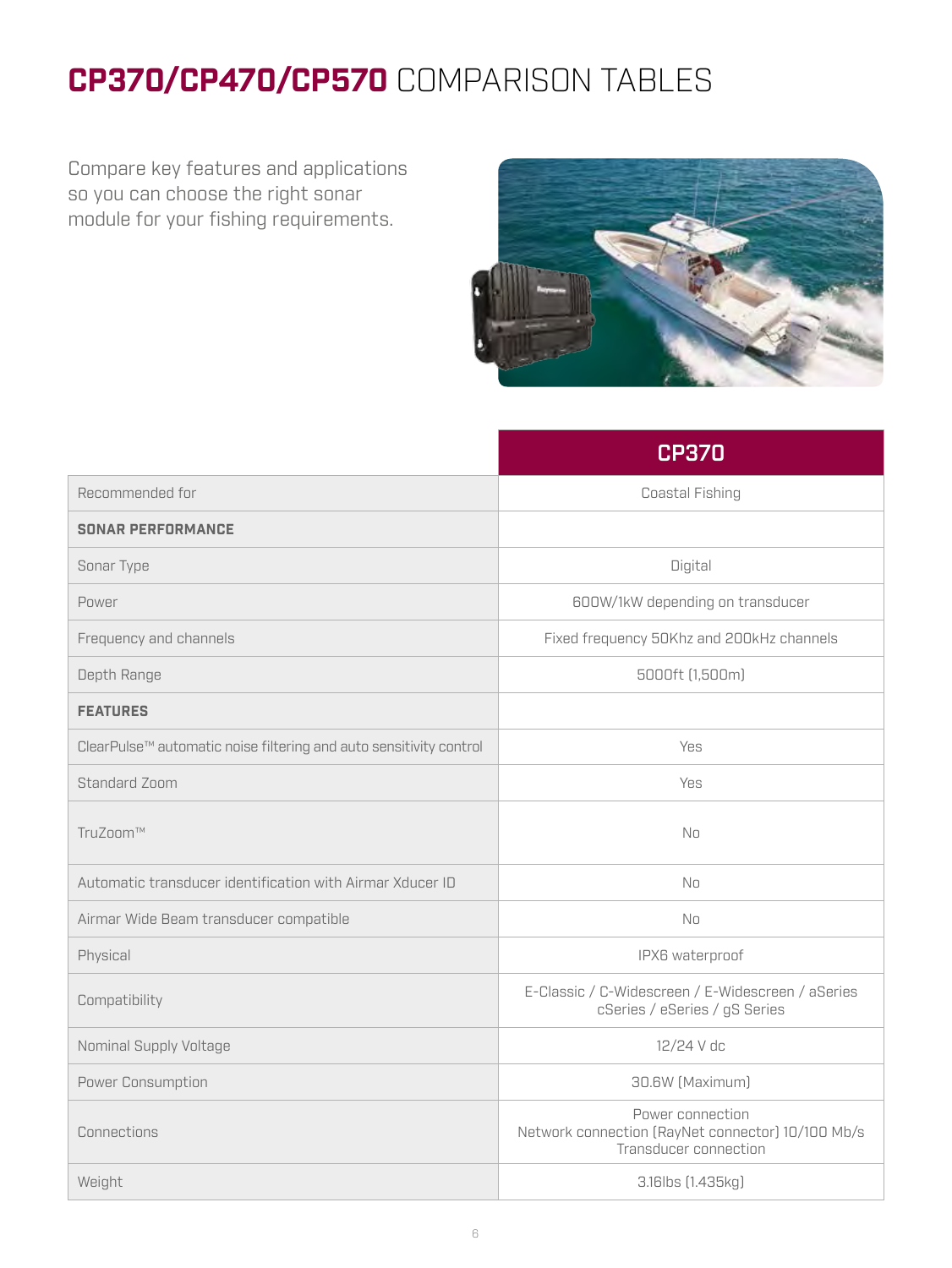



### CP470

Coastal and Offshore Fishing

Wide Spectrum CHIRP

1kW/2kW depending on transducer

Dual CHIRP from 25 to 250kHz

10,000ft (3,000m)

Yes

No

Yes. TruZoom provides magnified views of fish targets, bottom structure, and baitfish without loss of resolution as seen by traditional sonar

Yes

Yes

IPX6 waterproof

aSeries / cSeries / eSeries / gS Series

12/24 V dc

30.6W (Maximum)

Power connection Network connection (RayNet connector) 10/100 Mb/s Transducer connection

3.39lbs (1.539 kg)

## CP570

Professional and tournament fishing

Wide Spectrum CHIRP

Max 4kW output using 2 independent CHIRP channels

Dual independent CHIRP channels from 25 to 250kHz

### 10,000ft (3,000m)

Yes

No

Yes. TruZoom provides magnified views of fish targets, bottom structure, and baitfish without loss of resolution as seen by traditional sonar

Yes

Yes

IPX6 waterproof rugged aluminum enclosure

aSeries / cSeries / eSeries / gS Series

12/24 V dc

30.6W (Maximum)

Power connection Network connection (RayNet connector) 10/100 Mb/s Transducer connection

13.9lbs (6.35kg)